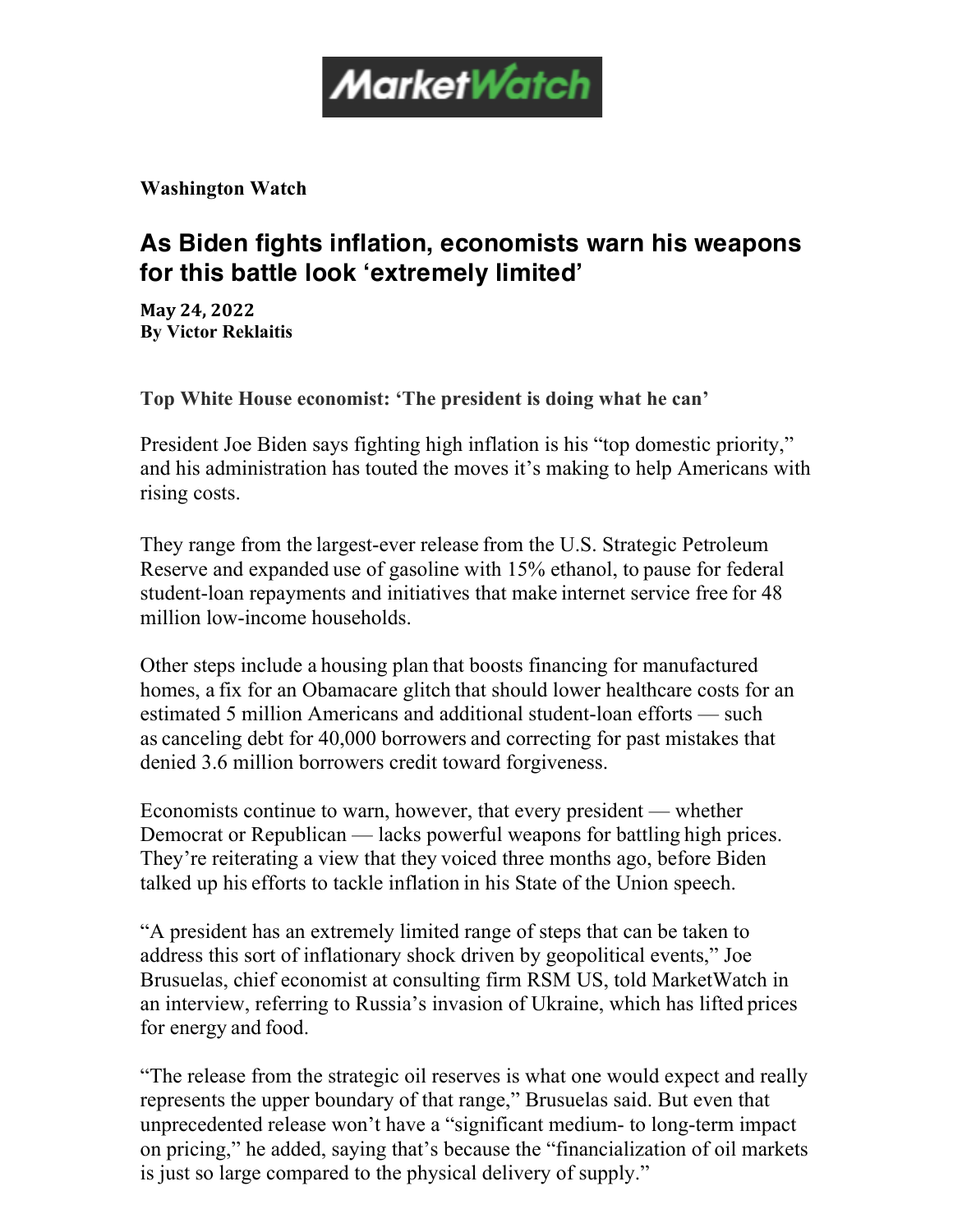Economists stress that it's primarily the job of the Federal Reserve to fight inflation, and the American central bank — which is intended to be independent of the president and Congress — has started to do exactly that by raising interest rates.

"The bottom line is that there really isn't all that much that can be done, except for the Fed to significantly begin to dampen demand," said **Bernard Baumohl, chief global economist at the Economic Outlook Group**, a nonpartisan forecasting firm.

The Biden administration "tapped the Strategic Petroleum Reserve, and yet we still have gasoline prices at record high levels. That in itself should tell you the limited power that the administration has," **Baumohl** added.

## *'Essentially Band-Aids'*

The **Economic Outlook Group** expert is downbeat on the likely effects of Biden's moves with E15 gasoline, free broadband internet and Obamacare's "family glitch."

"These are essentially Band-Aids. You will not see consumer prices come down in any tangible way, even with those policies being put in place. There's just too many other factors at this moment that are driving prices as high as they are right now," **Baumohl** said, referring to drivers such as Russia's war on Ukraine and a range of supply-chain problems sparked by the COVID-19 pandemic.

"I'm afraid the tools, the weapons that the administration have are rather limited."

RSM's Brusuelas put forward a similar take, saying such efforts have to do with "optics" and help "around the margins."

"You really want to help out? Extend the enhanced Child Tax Credit and make it permanent, but that's not happened," the economist said, referring to monthly payments to families that stopped in December after Biden's "Build Back" Better" plan stalled in the Senate.

Brusuelas offered some praise for Biden's housing plan, saying it represents a "good first step" toward a solution to "what's going to evolve into a housing crisis." He also was upbeat on the measures for boosting housing production proposed in a recent Wall Street Journal op-ed by the director of the White House's National Economic Council, Brian Deese, who wrote that column with the head of the U.S. Chamber of Commerce.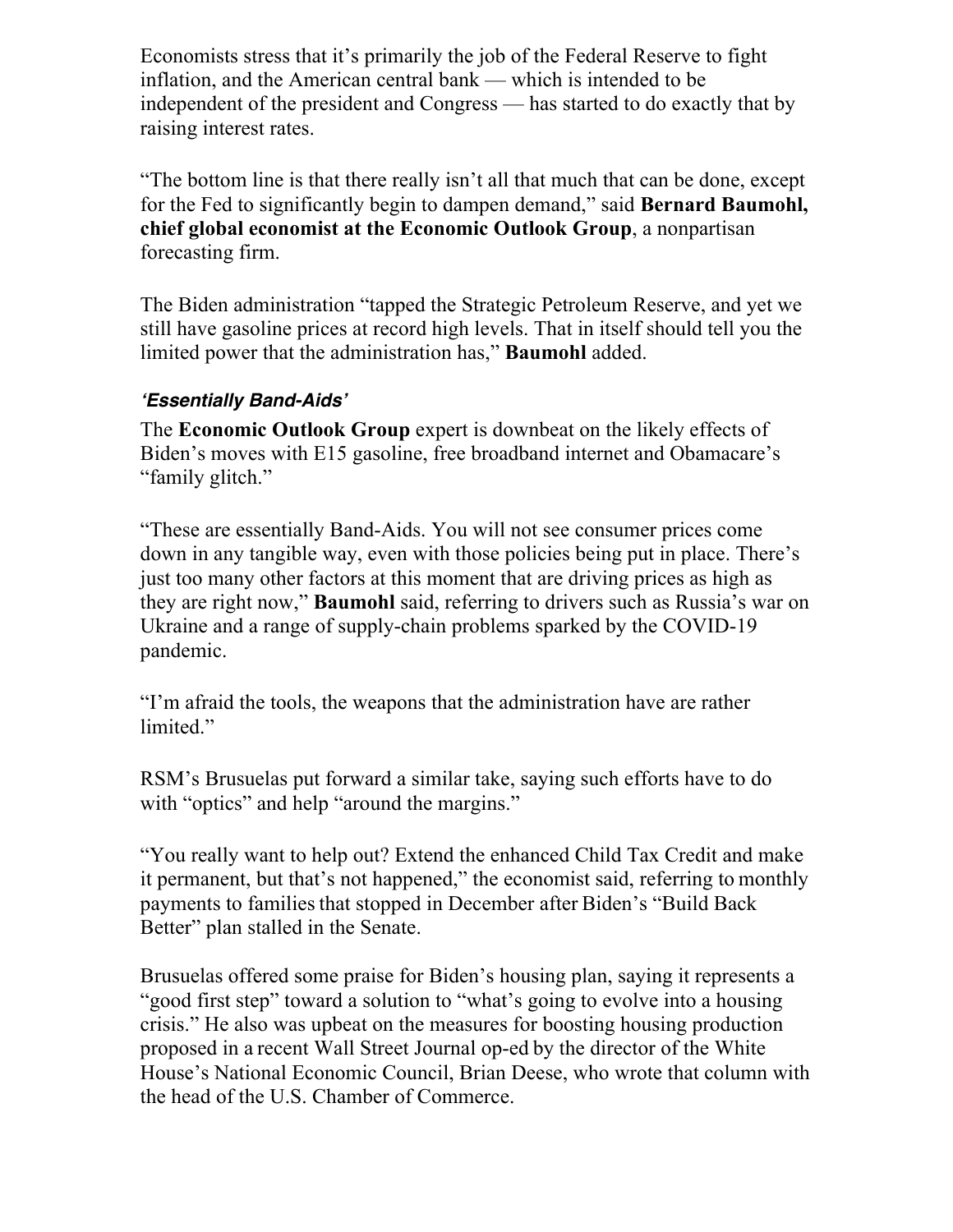## *White House economist responds*

When asked by MarketWatch about Biden's limited ability to tackle inflation, a top White House economist said the question goes to the fact that it's the Federal Reserve's job to ensure price stability and full employment.

"So first and foremost, the president and his entire administration respect the independence of the Fed, and also understand that this is largely their mandate — to address inflation," said Cecilia Rouse, who chairs Biden's Council of Economic Advisers.

It's important that Congress has been confirming Biden's Fed nominees, "so that the Federal Reserve is fully staffed and ready to take on this challenge," she added.

"We support the policy changes that they're making in order to address inflation. That said, the president is doing what he can as well," Rouse also said, with her remarks coming Friday at the end of a panel discussion hosted by the Center for American Progress, a liberal think tank. She pointed to steps such as the release of oil reserves and allowing the summertime sale of E15 gas.

Analysts have been predicting defeats for Biden's Democratic Party in November's midterm elections if high prices persist.

Republicans are widely expected to regain control of the U.S. House of Representatives in those elections, with betting market PredictIt giving an 87% chance for that outcome. The GOP is getting good odds for taking back the 50- 50 Senate, too, as PredictIt puts them at 76%.

Democratic lawmakers have joined Biden in working to address inflation ahead of the midterms, with the House last week narrowly approving a bill aimed at alleged "price gouging" at gas pumps.

"We view this as the latest messaging bill designed more to show that Democrats are fighting inflation than to become law. The fact that Democrats struggled to pass even low-impact legislation that mirrors existing law in a majority of states highlights the challenges in addressing fuel prices," said Benjamin Salisbury, director of research at Height Capital Markets, in a note.

## *What's next*

Republicans have frequently criticized Biden over high inflation and charge that the \$1.9 trillion stimulus package that he signed into law last year has contributed to high prices, with Senate Minority Leader Mitch McConnell saying in a recent floor speech that it's "directly responsible for as much as 3 percentage points of our current inflation."